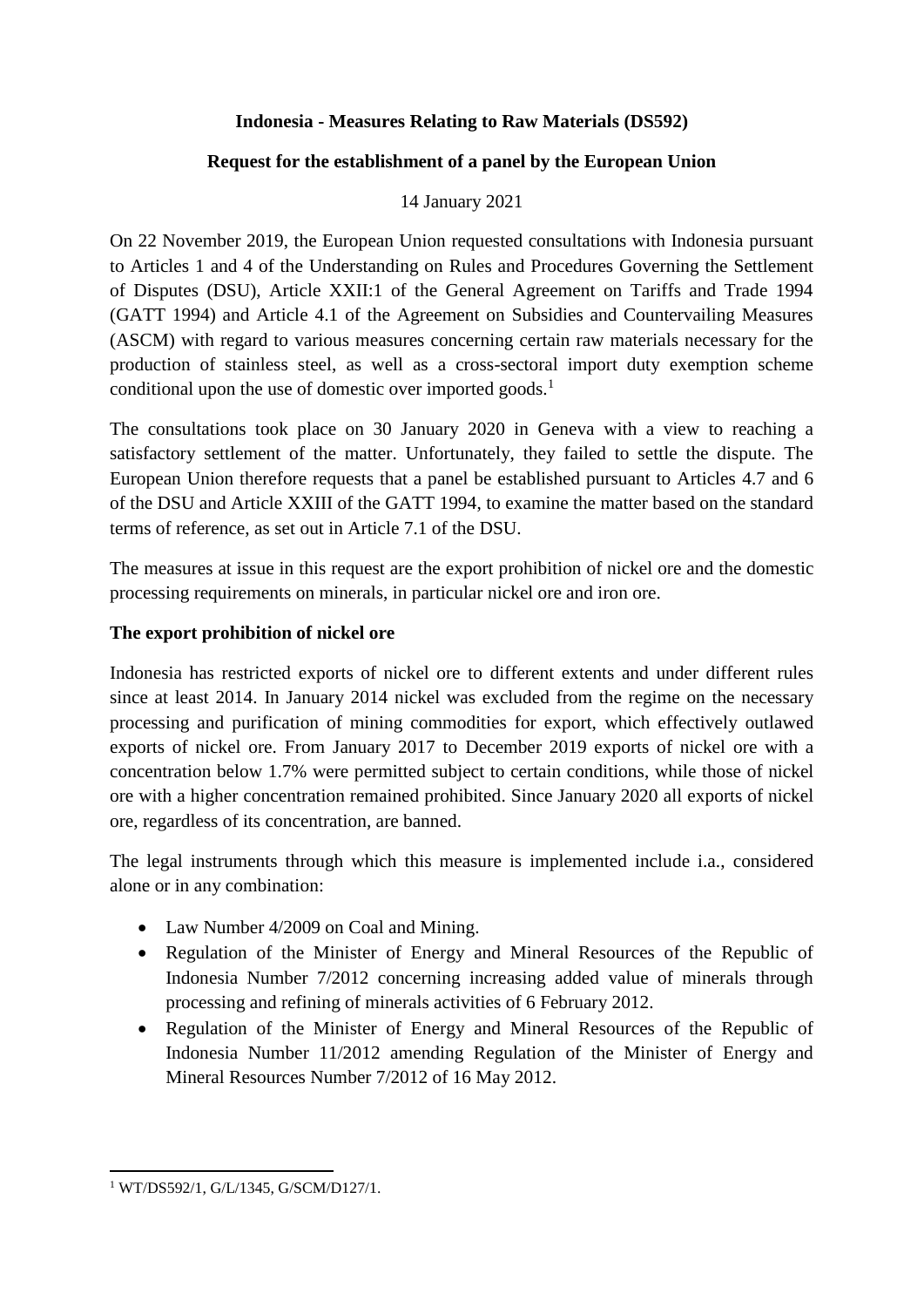- Regulation of the Minister of Energy and Mineral Resources of the Republic of Indonesia Number 20/2013 amending Regulation of the Minister of Energy and Mineral Resources Number 7/2012 of 1 August 2013.
- Regulation of the Minister of Energy and Mineral Resources of the Republic of Indonesia Number 1/2014 concerning increasing added value of minerals through domestic processing and refining of minerals activities of 11 January 2014.
- Regulation of the Minister of Trade of the Republic of Indonesia Number 1/2017 concerning export provisions for processed and purified mining products of 9 January 2017.
- Regulation of the Minister of Energy and Mineral Resources of the Republic of Indonesia Number 25/2018 concerning mineral and coal mining business of 3 May 2018.
- Regulation of the Minister of Energy and Mineral Resources of the Republic of Indonesia Number 11/2019 amending Regulation of the Minister of Energy and Mineral Resources Number 25/2018 of 28 August 2019.
- Regulation of the Minister of Trade of the Republic of Indonesia Number 96/2019 on export provisions for processed and purified mining products of 30 December 2019.

This request also covers any annexes thereto, notices, preliminary findings, reviews, amendments, supplements, replacements, renewals, extensions, implementing measures or any other related measures.

The export prohibition of nickel ore bans all exports of nickel ore from Indonesia. It is therefore inconsistent with Article XI:1 of the GATT 1994 which provides that no prohibitions or restrictions shall be instituted or maintained on the exportation or sale for export of any product destined for the territory of any other contracting party.

# **The domestic processing requirements**

Indonesia applies domestic processing requirements with regard to certain raw materials, notably nickel ore and iron ore, prior to them being exported. Domestic processing requirements oblige mining companies to enhance the value of the relevant raw materials through the conduct of certain processing and/or purification operations in Indonesia before exporting them.

The legal instruments through which this measure is implemented include i.a., considered alone or in any combination:

- Law Number 4/2009 on Coal and Mining.
- Regulation of the Minister of Energy and Mineral Resources of the Republic of Indonesia Number 25/2018 concerning mineral and coal mining commercialisation of 3 May 2018.
- Regulation of the Minister of Energy and Mineral Resources of the Republic of Indonesia Number 50/2018 amending Regulation of the Minister of Energy and Mineral Resources Number 25/2018 of 5 December 2018.